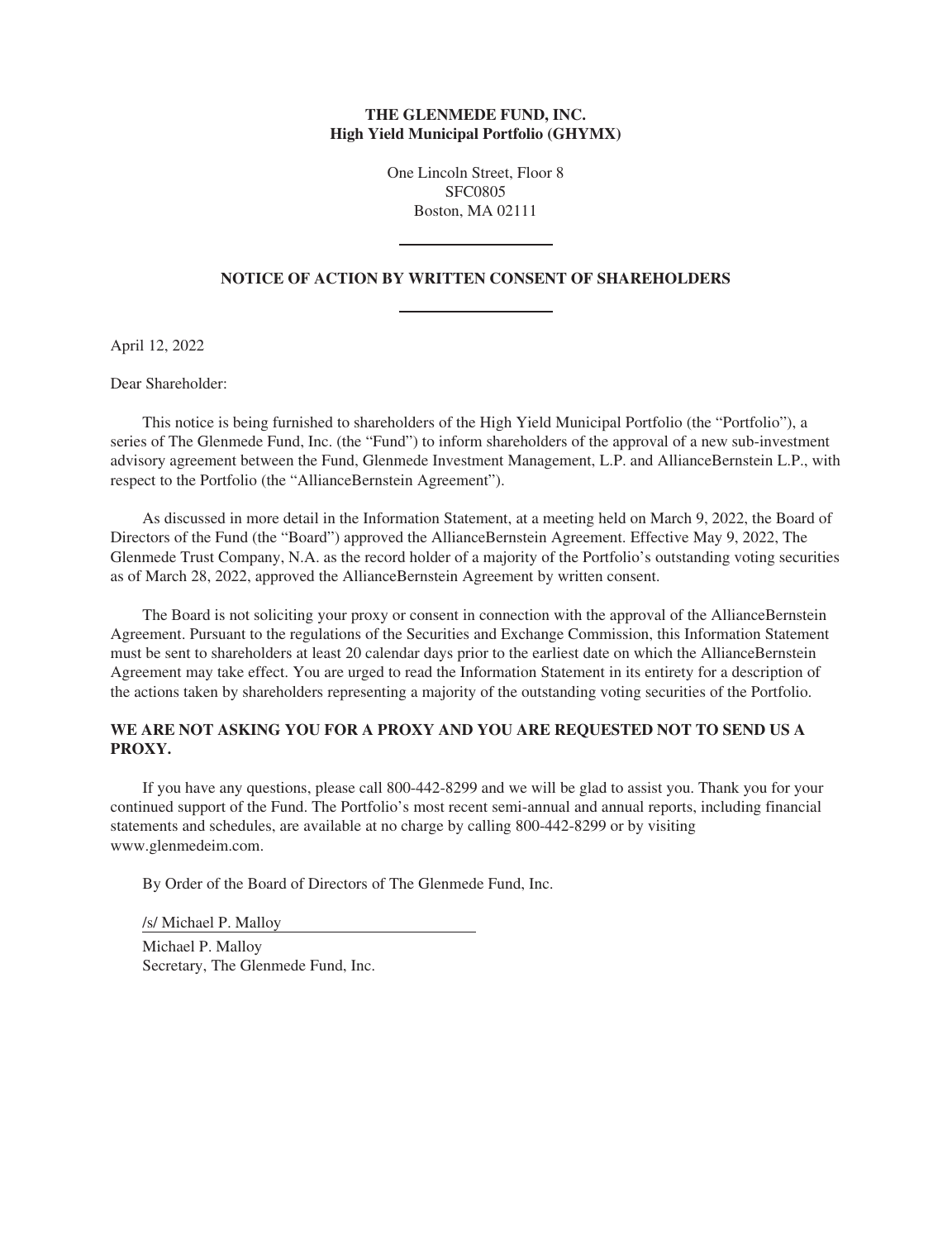# **THE GLENMEDE FUND, INC. High Yield Municipal Portfolio (GHYMX)**

One Lincoln Street, Floor 8 SFC0805 Boston, MA 02111

# **INFORMATION STATEMENT**

**April 12, 2022**

**Important Notice Regarding the Availability of the Information Statement:**

**This Information Statement is available at www.glenmedeim.com/related-literature-and-disclosures/ and will be available at this website for ninety (90) days after the date hereof. Copies of this Information Statement will be furnished without charge upon request by writing to the Fund at One Lincoln Street, Floor 8, SFC0805, Boston, Massachusetts 02111, or by calling 800-442-8299.**

## **INTRODUCTION**

This Information Statement is being furnished on behalf of the Board of Directors (the "Board" or the "Directors") of The Glenmede Fund, Inc. (the "Fund") to shareholders of the High Yield Municipal Portfolio (the "Portfolio") of record at the close of business on March 28, 2022 (the "Record Date"). This Information Statement and the attached materials are being mailed on or about April 12, 2022.

As discussed in more detail in the Information Statement, at a meeting held on March 9, 2022, the Board approved a new sub-investment advisory agreement between the Fund, on behalf of the Portfolio, Glenmede Investment Management L.P. ("GIM" or the "Advisor") and AllianceBernstein, L.P. ("AllianceBernstein") (the "AllianceBernstein Agreement"). Effective May 9, 2022, The Glenmede Trust Company, N.A., as the record holder of a majority of the Portfolio's outstanding voting securities as of the Record Date approved the AllianceBernstein Agreement by written consent.

# **WE ARE NOT ASKING YOU FOR A PROXY AND YOU ARE REQUESTED NOT TO SEND US A PROXY.**

The expenses incurred in connection with preparing and delivering this Information Statement will be borne by the Portfolio. The Portfolio's most recent semi-annual and annual reports, including financial statements and schedules, are available at no charge by calling 800-442-8299 or by visiting www.glenmedeim.com.

By Order of the Board of Directors of The Glenmede Fund, Inc.

/s/ Kent E. Weaver

Kent E. Weaver President, The Glenmede Fund, Inc.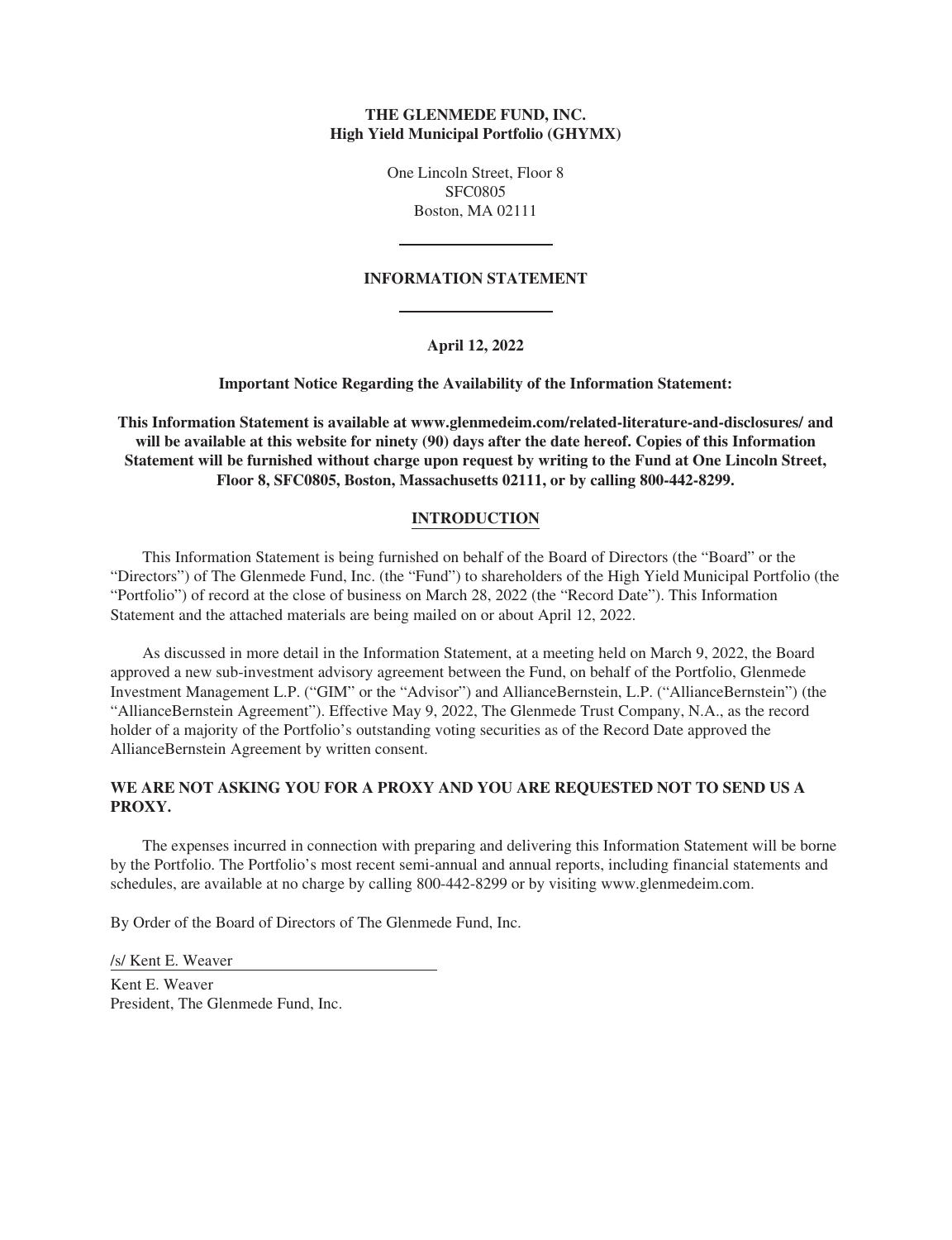### **Introduction**

The Advisor has served as the investment advisor to the Portfolio since the Portfolio commenced operations on December 22, 2015. The Investment Advisory Agreement between the Fund and the Advisor provides that, subject to the approval by the Board and applicable law, the Advisor may select sub-advisors to perform any or all of the services set forth in the Investment Advisory Agreement for assets of the Portfolio assigned by the Advisor to the particular sub-advisor, including the management of the investment and reinvestment of the assets of the Portfolio. In accordance with such provision, Capital Guardian Trust Company ("CGTC"), was selected to serve as the sub-advisor to the Portfolio, and managed the assets of the Portfolio pursuant to a sub-investment advisory agreement among the Fund, on behalf of the Portfolio, the Advisor and CGTC (the "Capital Agreement"). On July 1, 2019, CGTC merged with Capital International, Inc. ("Capital") and Capital assumed all rights, obligations and responsibilities of CGTC under the Capital Agreement. Capital is a wholly-owned subsidiary of Capital Group International, Inc., which is owned by Capital Research and Management Company, a wholly-owned subsidiary of The Capital Group Companies, Inc. Capital has served as the sub-advisor to the Portfolio and managed the assets of the Portfolio pursuant to the Capital Agreement since the Portfolio commenced operations. The Capital Agreement was approved by the initial shareholder of the Portfolio on December 22, 2015 in connection with the Portfolio's organization. The Capital Agreement was last approved by the Board on September 9, 2021, when the Directors approved its continuation for a twelve month period commencing November 1, 2021.

At a Board meeting held on March 9, 2022, the Advisor reported that after analysis of Capital's performance record, it recommended that the Capital Agreement be terminated. The Advisor further reported that, after conducting a thorough review and due diligence of several high yield municipal bond investment advisors, it had determined that AllianceBernstein had the experience and capability to manage the Portfolio and recommended that AllianceBernstein be engaged to provide sub-investment advisory services to the Portfolio.

At the March 9, 2022 Board meeting, the Board, including all of the Directors who are not "interested persons" of the Fund (as defined in the Investment Company Act of 1940, as amended (the "1940 Act")) (the "Independent Directors"), approved the termination of the Capital Agreement and approved the AllianceBernstein Agreement, subject to approval by the shareholders, to become effective on or about May 9, 2022. Pursuant to Article Sixteenth of the Fund's Articles of Incorporation, Section 11 of Article II of the Fund's By-Laws and the requirements of the 1940 Act, the holders of a majority of the Portfolio's outstanding voting securities approved the AllianceBernstein Agreement by written consent.

The information set forth in this Information Statement concerning AllianceBernstein has been provided to the Portfolio by AllianceBernstein.

#### **Terms of the Capital Agreement and the AllianceBernstein Agreement**

Under the Capital Agreement, Capital, subject to the control of the Board and the Advisor and in accordance with the Portfolio's investment objective, policies and limitations set forth in the Portfolio's Prospectus and Statement of Additional Information filed with the Securities and Exchange Commission (the "SEC") as part of the Fund's Registration Statement on Form N-1A as amended from time to time, has managed the assets of the Portfolio, has been responsible for the investment and reinvestment of the Portfolio's assets, has been responsible for making investment decisions, and has been responsible for placing orders for all purchases and sales of securities for the Portfolio.

Pursuant to the Capital Agreement, the Advisor has paid Capital a fee for its sub-investment advisory services to the Portfolio, calculated daily and payable monthly, at the annual rate of the Portfolio's average daily net assets as follows: 0.38% of the first \$300,000,000 of the net assets; 0.34% of the net assets between \$300,000,000 and \$1 billion; and 0.30% of the net assets in excess of \$1 billion. For the fiscal year ended October 31, 2021, Capital received sub-investment advisory fees of \$1,023,397 from the Advisor.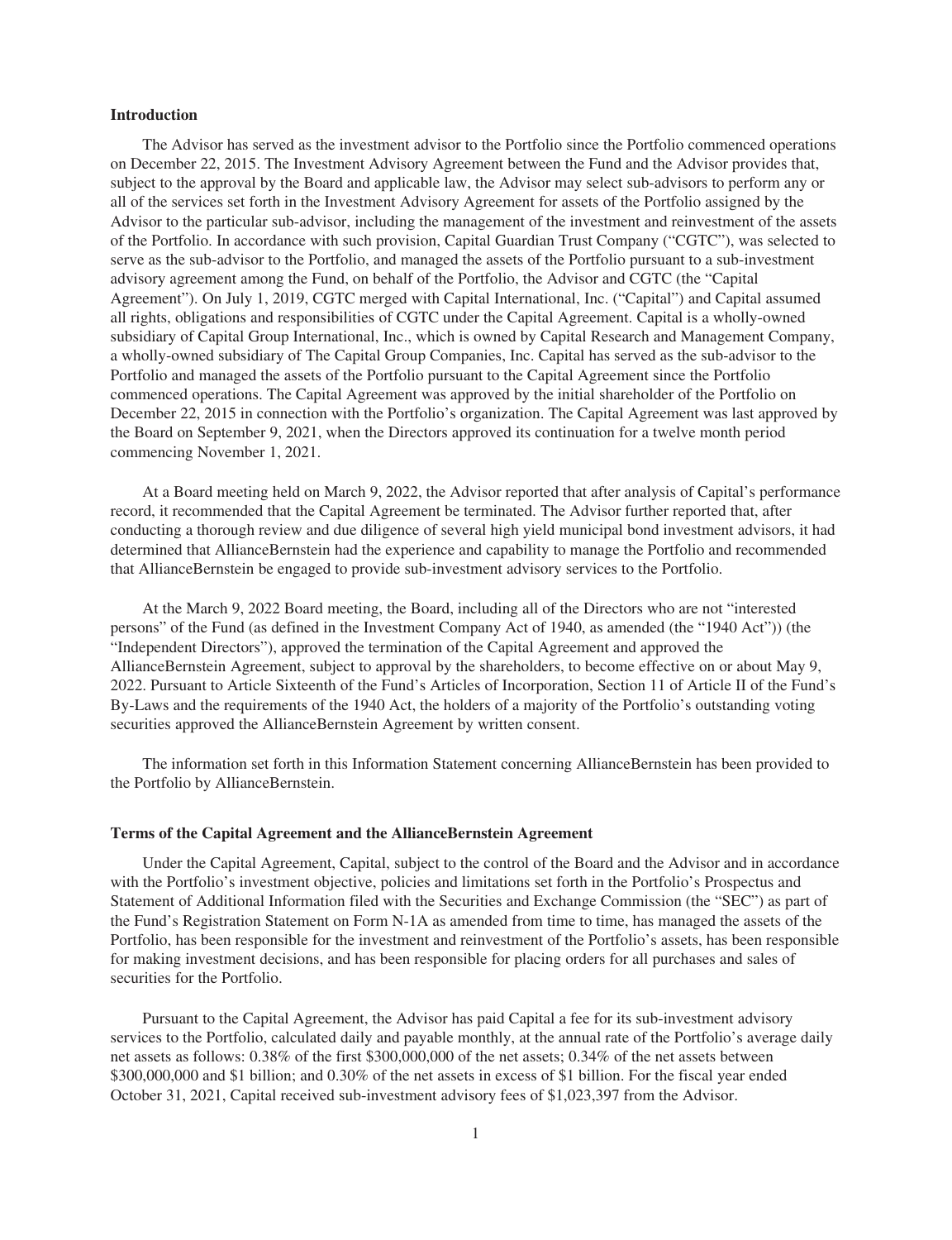The terms of the AllianceBernstein Agreement are substantively the same in all material respects to the terms of the Capital Agreement for the Portfolio, with the exception of the fee to be paid to AllianceBernstein. The AllianceBernstein Agreement provides that AllianceBernstein is entitled to receive from the Advisor a fee calculated daily and payable monthly at the annual rate of 0.30% of the average daily net assets held in the Portfolio. The Portfolio will pay no investment advisory fees to AllianceBernstein for the services rendered by AllianceBernstein. A form of the AllianceBernstein Agreement is attached to this Information Statement as Exhibit A. The following description of the AllianceBernstein Agreement is only a summary and is qualified in its entirety by reference to Exhibit A.

The AllianceBernstein Agreement provides that AllianceBernstein, subject to the control of the Board and the Advisor, and in accordance with the Portfolio's investment objective, policies and limitations set forth in the Portfolio's Prospectus and Statement of Additional Information filed with the SEC as part of the Fund's Registration Statement on Form N-1A, as amended from time to time, will manage the Portfolio for the period and on such terms set forth in the AllianceBernstein Agreement. It will be the responsibility of AllianceBernstein to manage the investment operations of the Portfolio and the composition of the portfolio of securities and investments (including cash) of the Portfolio. It will be the responsibility of AllianceBernstein to make investment decisions for the Portfolio and to place purchase and sale orders for transactions of the Portfolio. AllianceBernstein will furnish a continuous investment program for the Portfolio, will provide the Fund and the Advisor with records concerning AllianceBernstein's activities, which the Fund and AllianceBernstein are required to maintain, will render regular reports to the Fund's officers, the Board and the Advisor concerning AllianceBernstein's discharge of its responsibilities under the AllianceBernstein Agreement, and will pay all expenses involved in the performance of its duties. The AllianceBernstein Agreement provides that AllianceBernstein is authorized to select the brokers or counterparties that will execute the purchases and sales of securities for the Portfolio, and is directed to use its best efforts to obtain the best available price and most favorable execution for such purchases and sales of securities.

The AllianceBernstein Agreement provides that AllianceBernstein shall not be liable to the Portfolio or any shareholder or the Advisor for anything done or omitted by it except acts or omissions involving willful misfeasance, bad faith, gross negligence, reckless disregard of its obligations and duties imposed upon it by the AllianceBernstein Agreement, breach of fiduciary duty with respect to receipt of compensation for services rendered or for any losses that may be sustained in the purchase, holding, redemption or sale of securities on behalf of the Portfolio.

The initial term of the AllianceBernstein Agreement will extend until October 31, 2024, and thereafter shall continue in effect for successive one-year terms ending on October 31 of each year if specifically approved at least annually (i) by the vote of a majority of the Directors who are not parties to the AllianceBernstein Agreement or "interested persons" (as that term is defined in the 1940 Act) of any such party, and (ii) by the Board or by a vote of a "majority" (as that term is defined in the 1940 Act) of the outstanding voting securities of the Portfolio. The AllianceBernstein Agreement provides for termination automatically upon assignment and is terminable at any time without penalty by the Directors or by a vote of a majority of the Portfolio's outstanding shares, on 60 days' written notice to AllianceBernstein or by AllianceBernstein on 90 days' written notice to the Fund.

### **Evaluation by the Board of Directors**

At a meeting held on March 9, 2022 ("Meeting"), the Board, including all of the Independent Directors, discussed and unanimously approved the appointment of AllianceBernstein as the sub-advisor to the Portfolio pursuant to the AllianceBernstein Agreement. Pursuant to relief granted by the SEC in light of the COVID-19 pandemic (the "Order") and a determination by the Board that reliance on the Order was appropriate due to circumstances related to the current or potential effects of COVID-19, the Meeting was held by video- and telephone-conference.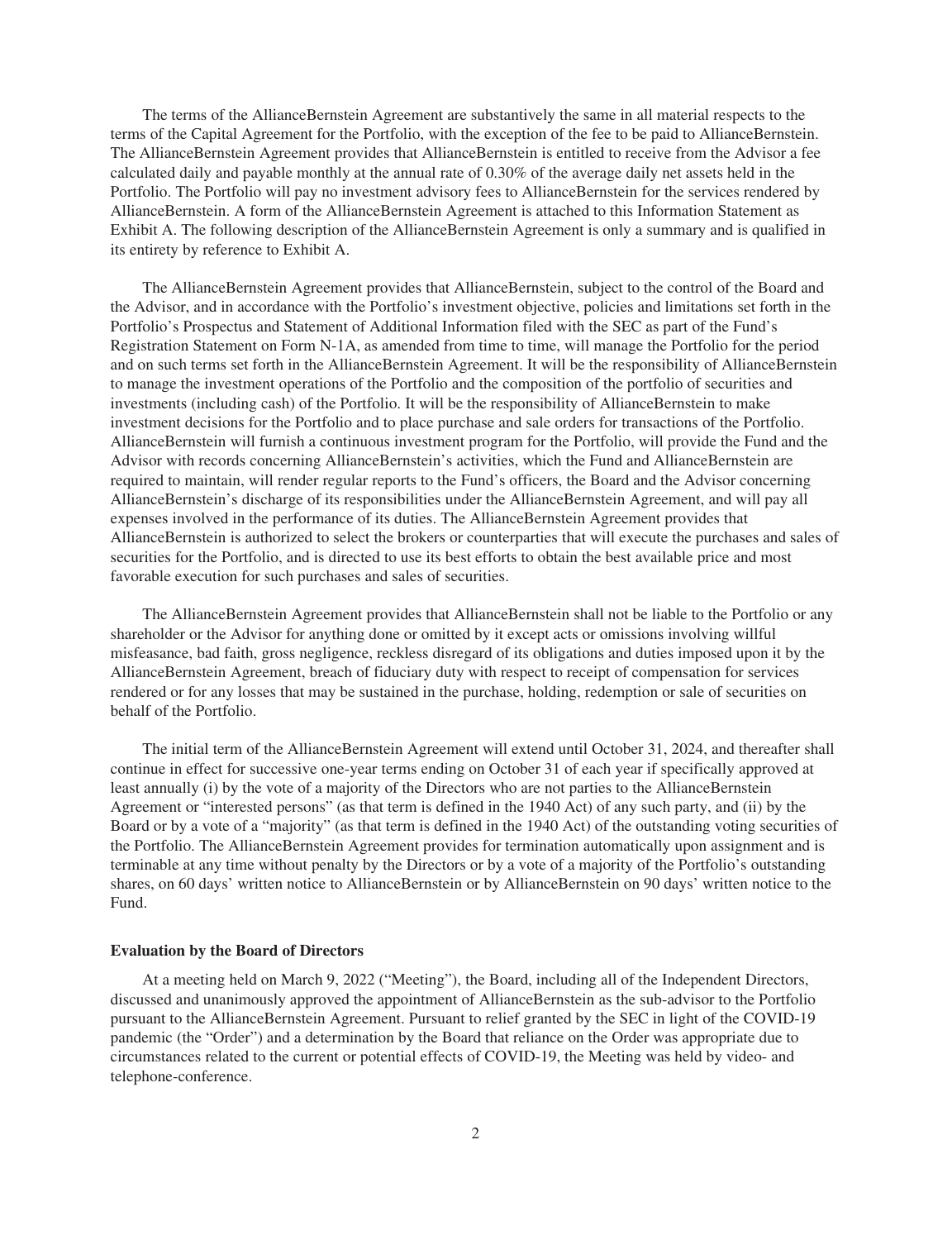AllianceBernstein had been sent a letter on behalf of the Directors requesting information from AllianceBernstein in connection with the proposed AllianceBernstein Agreement. AllianceBernstein had responded to the information request and provided memoranda and related materials and information for consideration by the Directors, which were provided to the Board in advance of the Meeting (the "15(c) Materials"). Representatives of AllianceBernstein and GIM also participated in the Meeting, and discussed with the Board the proposed sub-investment advisory arrangement with AllianceBernstein. The full Board, and separately the Independent Directors, also discussed the AllianceBernstein Agreement in executive sessions of the Meeting with independent legal counsel at which no representatives of GIM or AllianceBernstein were present.

In considering the approval of the AllianceBernstein Agreement, the Board reviewed and considered the 15(c) Materials and related discussions with AllianceBernstein and GIM during the Meeting, which included, among other things, the nature, extent and quality of the proposed investment management services to be provided to the Portfolio, the experience and qualifications of the personnel at AllianceBernstein who would provide those services, its investment philosophy and process, assets under management and client descriptions, its organizational structure, financial information, insurance coverage and Form ADV, its trade allocation process, compliance processes and procedures, the proposed sub-investment advisory fee and the fee arrangements with AllianceBernstein's similarly managed accounts and mutual fund, its estimated profitability relating to the services it would provide to the Portfolio and the extent to which economies of scale are relevant. Among other items, the Board discussed a memorandum prepared by independent legal counsel regarding the responsibilities of the Board in considering the approval of the AllianceBernstein Agreement.

In addition, GIM discussed that it would obtain a written shareholder consent from The Glenmede Trust Company, N.A. ("Glenmede Trust") as the record holder of a majority of the Portfolio's shares in order to approve the AllianceBernstein Agreement. The Independent Directors considered that all of the Portfolio's shareholders are clients of Glenmede Trust, and that Glenmede Trust wholly-owns GIM. The Independent Directors also considered that Glenmede Trust holds voting authority over a majority of these clients' accounts. The material factors and conclusions that formed the basis for the Board's approval are discussed below. The conclusions reached by the Directors were based on a comprehensive evaluation of all of the information provided and were not the result of any one factor. Moreover, each Director may have afforded different weight to the various factors in reaching his or her conclusions with respect to the approval of the AllianceBernstein Agreement.

*Nature, Extent and Quality of Services*. The Board considered the depth and quality of the investment management process of AllianceBernstein, including the experience and capabilities of its senior management, investment and other personnel, and the overall financial strength and stability of AllianceBernstein. The Board considered the sub-investment advisory services proposed to be provided by AllianceBernstein to the Portfolio and the allocation of responsibilities among GIM and AllianceBernstein. The Board also considered information about the experience and qualifications of AllianceBernstein's investment personnel responsible for providing services under the AllianceBernstein Agreement. The Board reviewed the nature and quality of AllianceBernstein's investment management, trading, risk management, compliance capabilities and resources, research capabilities and the experience and capabilities of its portfolio management personnel, and the overall financial strength of the organization. The Board considered the report of the Fund's Chief Compliance Officer regarding her review of AllianceBernstein's compliance policies and procedures. The Board also considered the services that would be rendered by AllianceBernstein and evaluated the compensation to be paid to AllianceBernstein by GIM for those services. The Board noted that the services that AllianceBernstein would furnish to the Portfolio appeared to be comparable to the services that AllianceBernstein currently provides to its other advisory clients having similar investment strategies. After reviewing these and related factors, the Board concluded that AllianceBernstein has the capabilities, resources and personnel necessary to sub-advise the Portfolio and GIM has the capabilities, resources and personnel necessary to oversee AllianceBernstein as the sub-advisor to the Portfolio.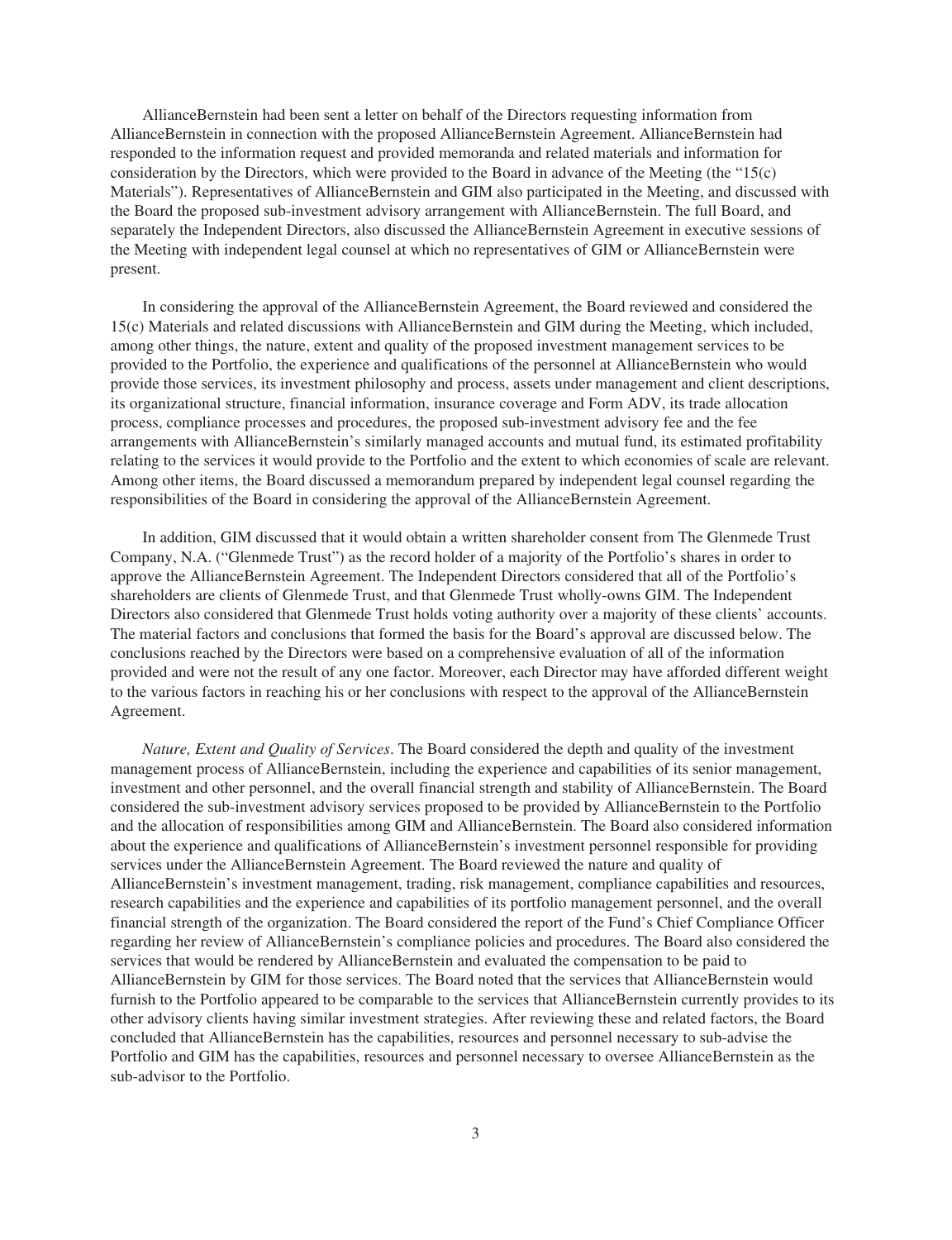*Performance*. Since the Portfolio had not yet utilized AllianceBernstein's sub-investment advisory services, the Board could not consider AllianceBernstein's investment performance in managing the Portfolio as a factor in evaluating the AllianceBernstein Agreement. However, the Board reviewed AllianceBernstein's historical performance record managing a similar municipal bond strategy that it would employ for the Portfolio as compared to a relevant index and concluded that AllianceBernstein's historical performance record, viewed together with the other factors considered by the Directors, supported a decision to approve the AllianceBernstein Agreement.

*Fees and Expenses*. The Directors also considered comparisons of the fees that will be paid to AllianceBernstein by GIM in light of the fees that were charged by AllianceBernstein to its other advisory clients. The Directors also considered that the fees agreed to by AllianceBernstein were the result of an arm's length bargain negotiated by GIM and that GIM believes such fees are fair and reasonable.

*Economies of Scale*. The Directors discussed the growth and profitability projections provided by AllianceBernstein. The Directors concluded that it would continue to assess economies of scale as the Portfolio grew, noting that given the Portfolio's size, the absence of breakpoints was reasonable at this time.

*Conclusion*. Having requested and received such information from AllianceBernstein as the Board believed to be reasonably necessary to evaluate the terms of the AllianceBernstein Agreement, and as assisted by the advice of independent counsel, the Board, including the Independent Directors voting separately, concluded that entering into the AllianceBernstein Agreement would be reasonable and fair to the Portfolio and its shareholders.

# **Information Regarding AllianceBernstein**

AllianceBernstein has its principal place of business at 501 Commerce Street, Nashville, TN 37203. AllianceBernstein was formed as a master limited partnership organized under the laws of the State of Delaware and is registered as an investment advisor under the Investment Advisers Act of 1940, as amended.

AllianceBernstein is a publicly-traded limited partnership and its majority owner is Equitable Holdings, Inc. ("EQH"), a leading financial services company consisting of two principal franchises: Equitable Life and AllianceBernstein. EQH has held majority ownership in AllianceBernstein for more than 30 years, and as of December 31, 2021, it held an approximately 63.0% economic ownership stake. As of December 31, 2021, AllianceBernstein had approximately \$779 billion in assets under management.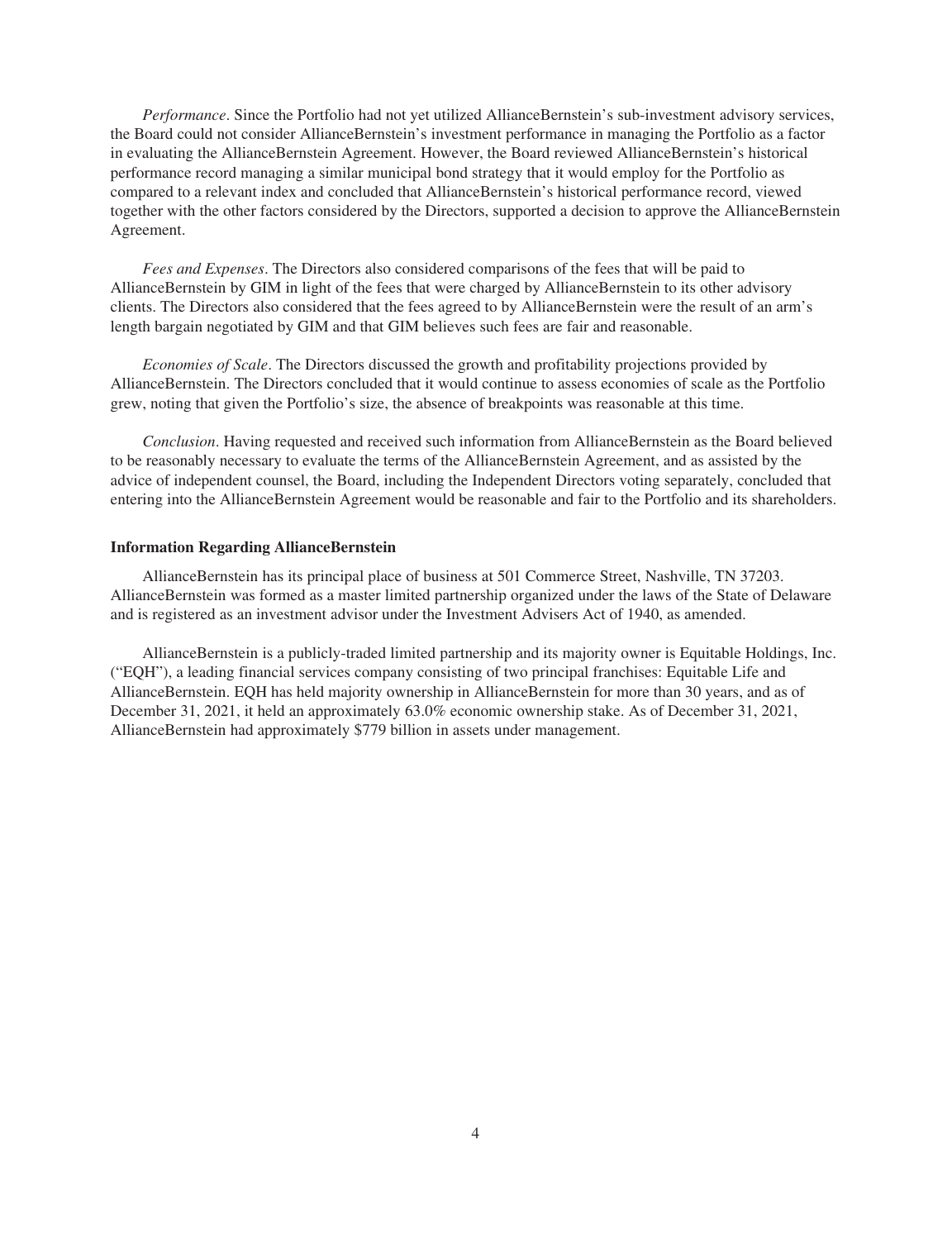Set forth below are the names and titles of the principal executive officers and directors of AllianceBernstein as of December 31, 2021. The address for each individual is c/o AllianceBernstein, L.P., 501 Commerce Street, Nashville, TN 37203.

| <b>Position with AllianceBernstein</b>             |
|----------------------------------------------------|
| Director, President and Chief Executive Officer    |
| Chief Operating Officer and Head of Private Wealth |
| Chief Financial Officer and Head of Strategy       |
| Chief Legal Officer                                |
| Head of Global Technology and Operations           |
| Chairman of the Board                              |
| Director                                           |
| Director                                           |
| Director                                           |
| Director                                           |
| Director                                           |
| Director                                           |
| Director                                           |
| Director                                           |
| Director                                           |
| Director                                           |
|                                                    |

\* Ali Dibadj resigned from AllianceBernstein effective March 22, 2022. Upon Mr. Dibadj's resignation, William R. Siemers, AllianceBernstein's Controller and Chief Accounting Officer, was appointed as Interim Chief Financial Officer.

\*\* Larry Cranch retired from AllianceBernstein at the end of 2021. Upon Mr. Cranch's retirement, Mark Manley, who had already been serving as Global Head of Compliance and General Counsel, assumed management of AllianceBernstein's Legal and Compliance department, overseeing all legal affairs for AllianceBernstein. Mr. Manley joined the Executive Team and Operating Committee at that time. Mr. Manley now reports to Kate Burke, AllianceBernstein's Chief Operating Officer.

\*\*\* Bertram L. Scott resigned from the Board of Directors of AllianceBernstein effective March 22, 2022.

AllianceBernstein acts as the investment advisor to the following registered investment company that has a similar investment objective and investment strategy as the Portfolio:

| <b>Fund Name</b>                                    | <b>Assets Under</b><br><b>Management</b> by | <b>AllianceBernstein Advisory Fee Rate</b><br>as of $12/31/2021$ (Adv Class: ABTYX) |
|-----------------------------------------------------|---------------------------------------------|-------------------------------------------------------------------------------------|
| AllianceBernstein Municipal High Income Mutual Fund |                                             | $0.49\%$ (mtg fee)                                                                  |
|                                                     |                                             | $$4,029.97M$ 0.60% (total exp)                                                      |

No Director or officer of the Fund is an officer, employee, director, general partner or shareholder of AllianceBernstein.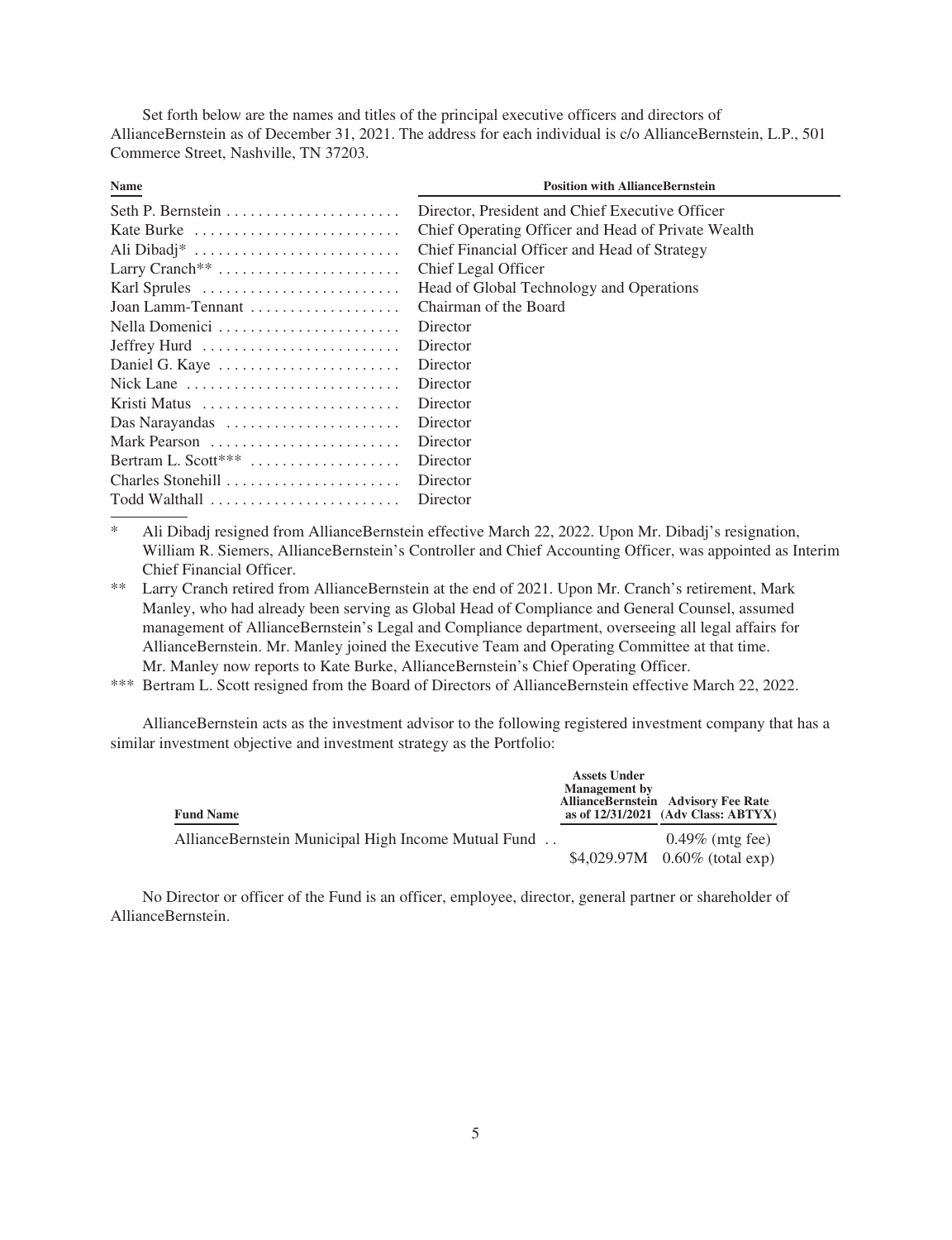#### **ADDITIONAL INFORMATION**

#### **Share Ownership Information**

As of the Record Date, the following persons or entities owned beneficially more than 5% of the outstanding shares of the Portfolio:

| Name and Address of Owner                            | <b>Number of Shares</b> | Outstanding<br><b>Shares</b> |
|------------------------------------------------------|-------------------------|------------------------------|
| Lauer & Co c/o Glenmede Trust $\ldots \ldots \ldots$ | 25,883,846              | 93.67%                       |
| One Liberty Place                                    |                         |                              |
| 1650 Market Street, Suite 1200                       |                         |                              |
| Philadelphia, PA 19103                               |                         |                              |

**Percentage of**

#### **Information About Glenmede Investment Management LP**

GIM, with principal offices at One Liberty Place, 1650 Market Street, Suite 1200, Philadelphia, Pennsylvania 19103, currently serves as the investment advisor to the Portfolio. GIM, a limited partnership, is wholly-owned by Glenmede Trust. As of December 31, 2021, GIM and its affiliated companies had over \$46.3 billion in assets in the accounts for which they serve in various capacities, including as executor, trustee or investment advisor. GIM is wholly-owned by Glenmede Trust as both its only limited partner and as the sole owner of GIM's only general partner, Gatepost Partners, LLC. Glenmede Trust, a nationally-chartered trust company, provides fiduciary and investment services to endowment funds, foundations, employee benefit plans and other institutions and individuals. Glenmede Trust is a wholly-owned subsidiary of The Glenmede Corporation. Glenmede Trust, Gatepost Partners, LLC and The Glenmede Corporation are located at One Liberty Place, 1650 Market Street, Suite 1200, Philadelphia, Pennsylvania 19103.

The names and position with GIM of the principal executive officers and each director of GIM are as follows. The address for each is c/o GIM, One Liberty Place, 1650 Market Street, Suite 1200, Philadelphia, PA 19103.

| <b>Name</b> | <b>Position with GIM</b> |
|-------------|--------------------------|
|             |                          |
|             |                          |
|             |                          |
|             |                          |
|             |                          |
|             |                          |

The Portfolio currently pays a management fee to the Advisor for its investment advisory services, calculated daily and paid monthly, at the annual rate of 0.65% of the Portfolio's average daily net assets. The Advisor has agreed to waive its fees and/or reimburse expenses to the extent that the Portfolio's annual total operating expenses exceed 1.00% of the High Yield Municipal Portfolio's average daily net assets (excluding acquired fund fees and expenses, brokerage commissions, extraordinary items, interest and taxes). The Advisor has contractually agreed to these waivers and/or reimbursements until at least February 28, 2023. For the fiscal year ended October 31, 2021, the Advisor received investment advisory fees of \$1,750,547 from the Portfolio. Effective on May 9, 2022, the management fee payable to the Advisor will be reduced from 0.65% to 0.57% of the Portfolio's average daily net assets pursuant to an amendment to the Investment Advisory Agreement that was approved by the Board on March 9, 2022. The Advisor has represented to the Board that the nature, extent and quality of its investment management services currently provided to the Portfolio will not change as a result of the reduction of its advisory fee.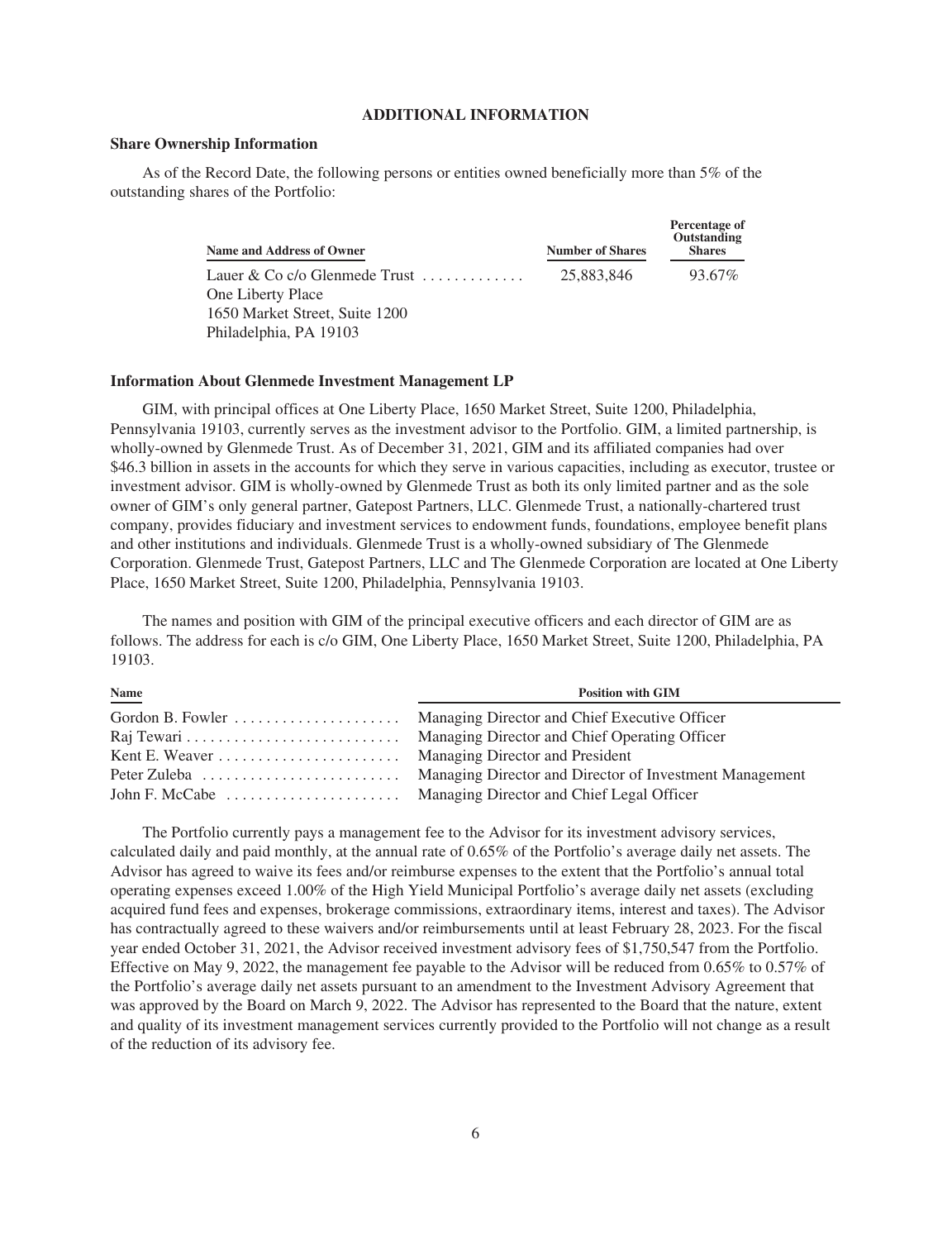#### **Other Services Provided by Glenmede Trust to the Portfolio**

The Fund has adopted an Amended and Restated Shareholder Servicing Plan effective January 1, 1998, and most recently amended effective September 9, 2021 (collectively, the "Plans"), under which the Portfolio may pay, directly or indirectly, a fee to broker/dealers, banks and other financial institutions (including Glenmede Trust and its affiliates) that are dealers of record or holders of record or which have a servicing relationship ("Servicing Agents") with the record or beneficial owners of shares in the Portfolio. Under the Plans, Servicing Agents provide or arrange to provide shareholder support services to shareholders of the Portfolio. The fee, which is currently at an annual rate of 0.25% for the Portfolio, will decrease to an annual rate of 0.15% for the Portfolio on May 9, 2022, is computed monthly and is based on the average daily net assets of the shares beneficially owned by such shareholders. The Portfolio paid \$673,287 in shareholder servicing fees to Glenmede Trust for the fiscal year ended October 31, 2021. It is expected that Glenmede Trust will continue to provide these services to the Portfolio.

#### **Shareholder Proposals**

As a general matter, the Portfolio does not hold annual or regular meetings of the shareholders. Ordinarily, there will be no shareholder meeting unless required by the 1940 Act or otherwise. Shareholders who wish to submit proposals for inclusion in a proxy statement for a subsequent shareholder meeting should submit their written proposals to the Fund at One Lincoln Street, Floor 8, SFC0805, Boston, MA 02111. They must be received by the Fund within a reasonable period of time before the Fund begins to print and send proxy materials.

### **Affiliated Brokerage**

During the fiscal year ended October 31, 2021, the Portfolio did not pay brokerage commissions to any affiliated broker-dealer.

## **PLEASE RETAIN THIS INFORMATION STATEMENT FOR FUTURE REFERENCE**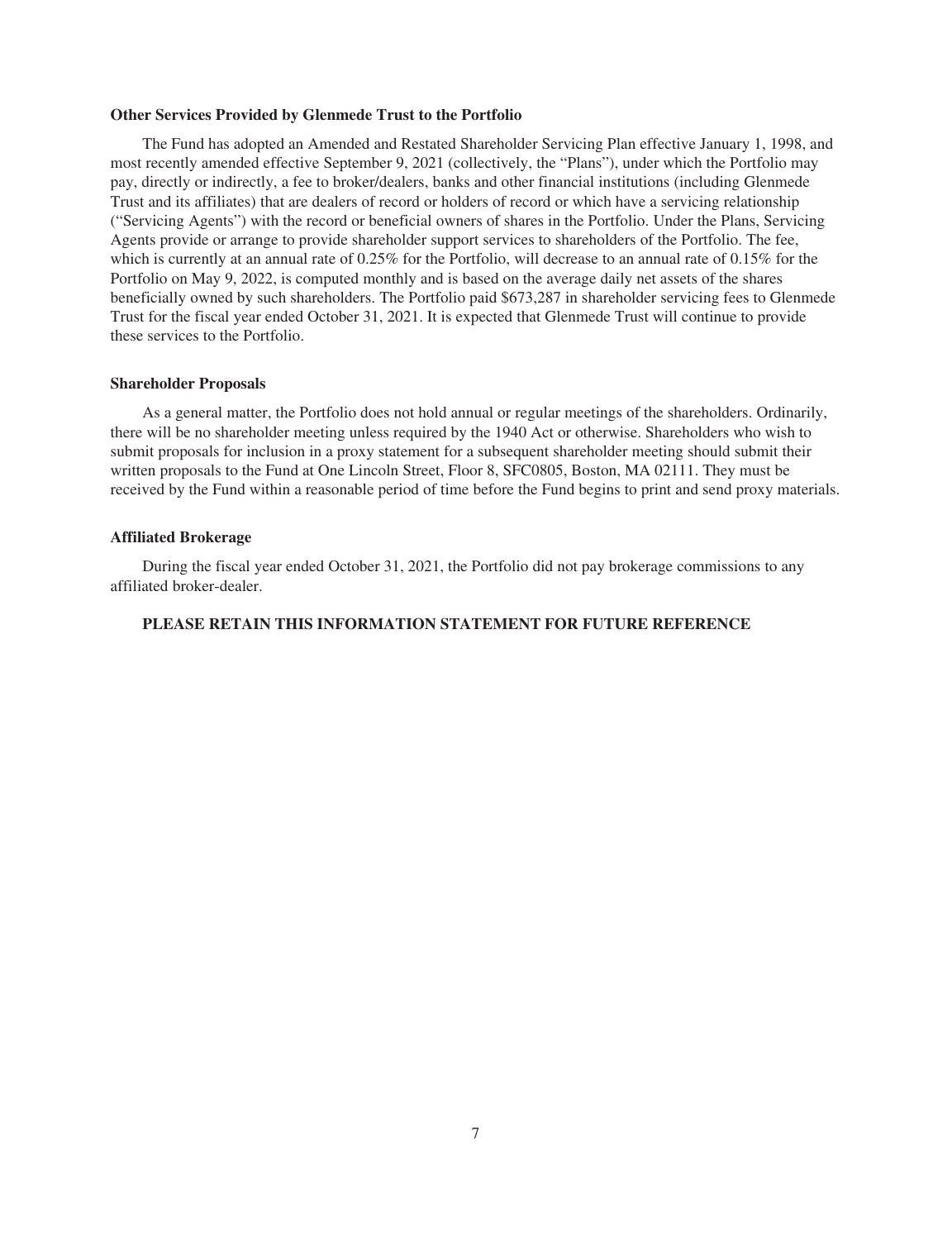### **EXHIBIT A**

### **FORM OF SUB-INVESTMENT ADVISORY AGREEMENT**

# **SUB-INVESTMENT ADVISORY AGREEMENT**

# **THE GLENMEDE FUND, INC. (High Yield Municipal Portfolio)**

 $[$ , 2022

**AllianceBernstein L.P.** 501 Commerce Street Nashville, TN 37203

Ladies and Gentlemen:

The Glenmede Fund, Inc., a Maryland Corporation (the "Company"), and Glenmede Investment Management, L.P. (the "Advisor"), each confirms its agreement with AllianceBernstein L.P. (the "Sub-Advisor"), as follows:

# **1. Investment Description; Appointment**

The Company desires to employ its capital relating to its High Yield Municipal Portfolio (the "Portfolio") by investing and reinvesting in investments of the kind and in accordance with the investment objective(s), policies and limitations specified in its Articles of Incorporation, as amended from time to time (the "Articles of Incorporation"), in the prospectus (the "Prospectus") and the statement of additional information (the "Statement") filed with the Securities and Exchange Commission as part of the Company's Registration Statement on Form N-1A, as amended from time to time, and in the manner and to the extent as may from time to time be approved by the Board of Directors of the Company (the "Board"). Copies of the Prospectus, the Statement and the Articles of Incorporation have been or will be submitted to the Sub-Advisor. The Company agrees to provide copies of all amendments to the Prospectus, the Statement and the Articles of Incorporation to the Sub-Advisor on an on-going basis. The Company employs the Advisor as the investment advisor to the Portfolio, and the Company and the Advisor desire to employ and hereby appoint the Sub-Advisor to act as the sub-investment advisor to the Portfolio. The Sub-Advisor accepts the appointment and agrees to furnish the services for the compensation set forth below.

#### **2. Services as Sub-Advisor**

The Company and the Advisor hereby appoint the Sub-Advisor to act as sub-investment advisor to the Portfolio for the period and on such terms set forth in this Agreement. The Company and the Advisor employ the Sub-Advisor to manage the investment and reinvestment of the assets of the Portfolio, to continuously review, supervise and administer the investment program of the Portfolio, to determine in its discretion the securities to be purchased or sold and the portion of the Portfolio's assets to be held uninvested, to provide the Company and the Advisor with records concerning the Sub-Advisor's activities which the Company and the Sub-Advisor are required to maintain, and to render regular reports to the Company's officers and Board of Directors and the Advisor concerning the Sub-Advisor's discharge of the foregoing responsibilities. The Sub-Advisor shall discharge the foregoing responsibilities subject to the control of the officers and the Board of Directors of the Company and the Advisor in compliance with the objectives, policies and limitations set forth in the Prospectus, Statement and applicable laws and regulations. The Sub-Advisor accepts such appointment and agrees to render the services and to provide, at its own expense, the office space, furnishings and equipment and the personnel required by it to perform the services on the terms and for the compensation provided herein.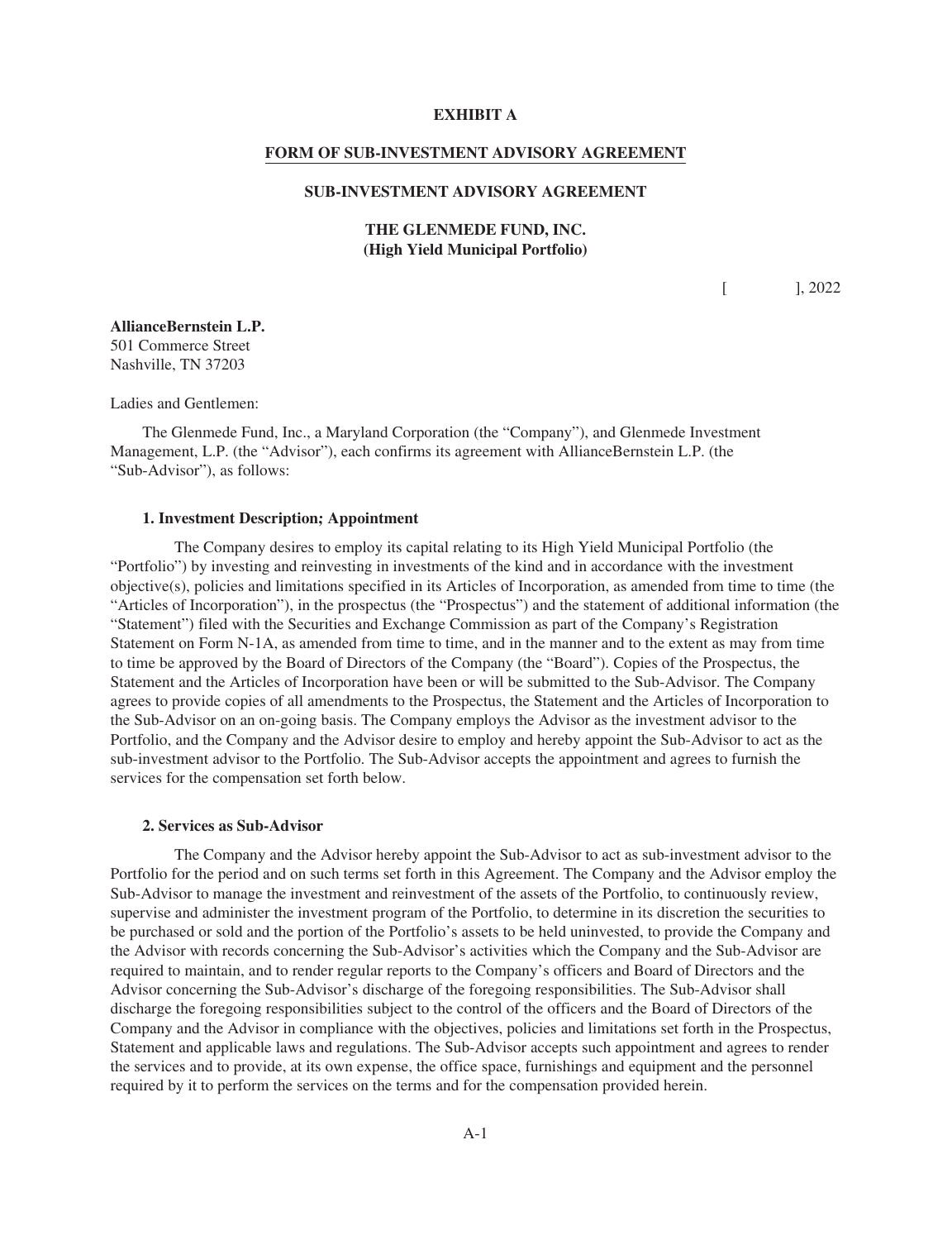### **3. Portfolio Transactions**

The Sub-Advisor is authorized to select the brokers or counterparties that will execute the purchases and sales of securities for the Portfolio and is directed to use its best efforts to obtain the best available price and most favorable execution, except as prescribed herein. Subject to policies established by the Board of Directors of the Company and the Advisor, the Sub-Advisor may also be authorized to effect individual securities transactions at commission rates in excess of the minimum commission rates available, if the Sub-Advisor determines in good faith that such amount of commission is reasonable in relation to the value of the brokerage or research services provided by such broker or dealer, viewed in terms of either that particular transaction or the Sub-Advisor's overall responsibilities with respect to the Company and other accounts as to which the Sub-Advisor exercises investment discretion. The execution of such transactions shall not be deemed to represent an unlawful act or breach of any duty by this Agreement or otherwise. The Sub-Advisor will promptly communicate to the officers and Directors of the Company and the Advisor such information relating to the Portfolio's transactions as they may reasonably request.

#### **4. Information Provided to the Company**

The Sub-Advisor will keep the Company and the Advisor informed of developments materially affecting the Portfolio, and will, on its own initiative, furnish the Company and the Advisor from time to time with whatever information the Sub-Advisor believes is appropriate for this purpose.

#### **5. Compensation of the Sub-Advisor**

For the services provided and the expenses assumed pursuant to this Agreement, effective as of the date hereof, the Advisor will pay the Sub-Advisor and the Sub-Advisor will accept as full compensation therefor, a fee computed daily and paid monthly (in arrears), at an annual rate of .30% of the average daily net assets held in the Portfolio. The Company will pay no investment advisory fees to the Sub-Advisor for the services rendered by the Sub-Advisor.

### **6. Expenses**

The Sub-Advisor will bear all expenses in connection with the performance of its services under this Agreement. The Portfolio will bear certain other expenses to be incurred in its operation, including but not limited to, investment advisory, sub-advisory and administration fees; fees for necessary professional and brokerage services; fees for any pricing service; the costs of regulatory compliance; custody and transfer agency fees; and costs associated with maintaining the Company's legal existence and shareholder relations.

### **7. Standard of Care**

In the absence of (i) willful misfeasance, bad faith or gross negligence on the part of the Sub-Advisor in performance of its obligations and duties hereunder, (ii) reckless disregard by the Sub-Advisor of its obligations and duties hereunder, or (iii) a loss resulting from a breach of fiduciary duty with respect to the receipt of compensation or services (in which case any award of damages shall be limited to the period and the amount set forth in Section 36(b)(3) of the Investment Company Act of 1940 ("1940 Act")), the Sub-Advisor shall not be subject to any liability whatsoever to the Company, any shareholder of the Company or to the Advisor, for any error or judgment, mistake of law or any other act or omission in the course of, or connected with, rendering services hereunder including without limitation, for any losses that may be sustained in connection with the purchase, holding, redemption or sale of any security on behalf of the Portfolio.

#### **8. Term of Agreement**

This Agreement shall become effective as of [ , 2022] (the "Effective Date") and shall continue until October 31, 2024 and shall continue thereafter so long as such continuance is specifically approved at least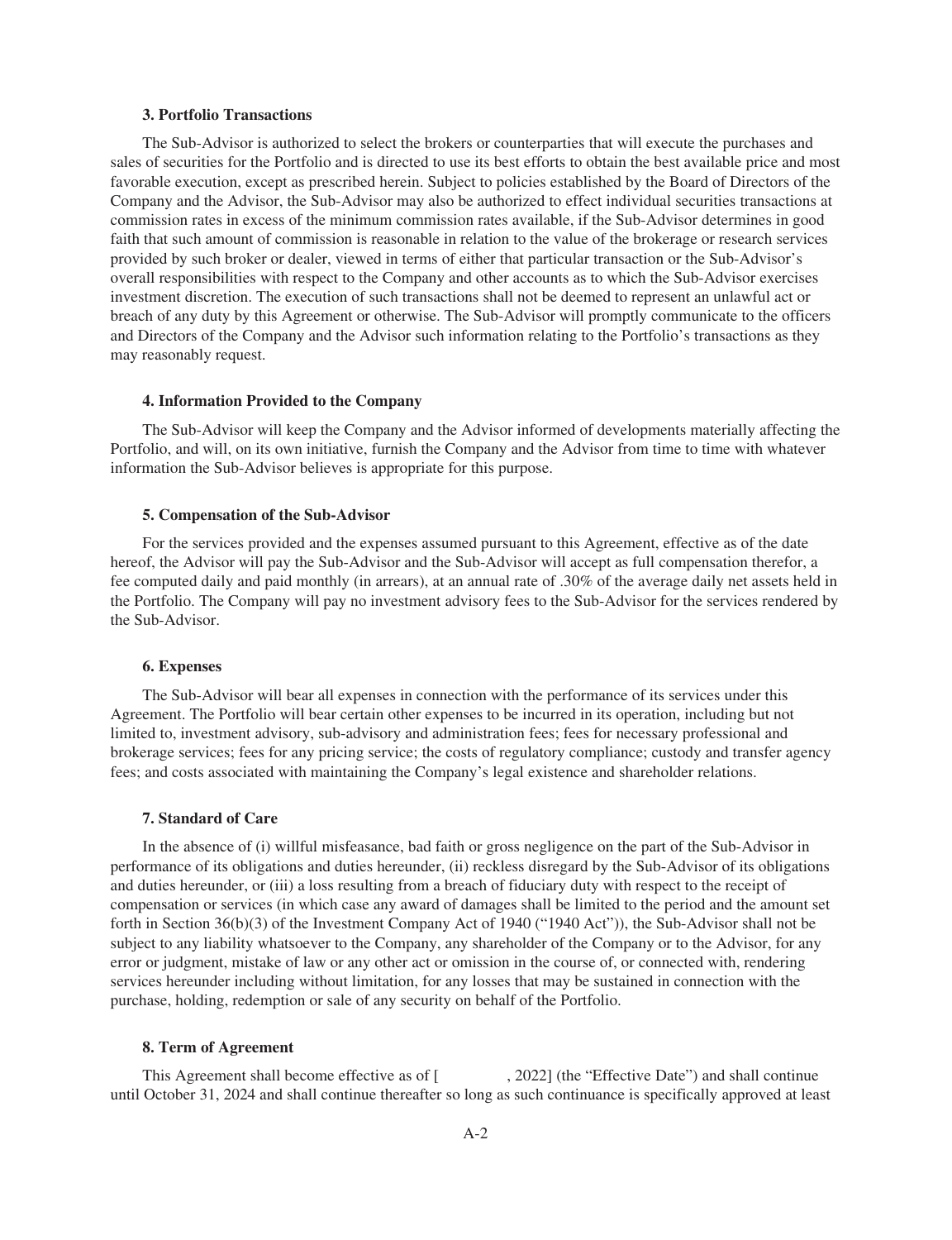annually by (i) the Board or (ii) a vote of a "majority" (as that term is defined in the 1940 Act) of the Portfolio's outstanding voting securities, provided that in either event the continuance is also approved by a majority of the board who are not "interested persons" (as defined in the 1940 Act) of any party to this Agreement, by vote cast in person at a meeting called for the purpose of voting on such approval. This Agreement is terminable, without penalty, on 60 days' written notice, by the board or by vote of holders of a majority of the Portfolio's shares, or upon 90 days' written notice, by the Sub-Advisor. This Agreement will also terminate automatically in the event of its assignment (as defined in the 1940 Act and the rules thereunder).

### **9. Services to Other Companies or Accounts**

The services of the Sub-Advisor to the Company and the Advisor are not to be deemed exclusive, and the Sub-Advisor shall be free to render similar services to others so long as its services to the Company and the Advisor are not impaired thereby.

#### **10. Books and Records**

In compliance with the requirements of Rule 31a-3 under the 1940 Act, the Sub-Advisor hereby agrees that all records which it maintains for the Portfolio are the property of the Company and further agrees to surrender promptly to the Company any of such records upon the Company's request. The Sub-Advisor further agrees to preserve for the periods prescribed by Rule 31a-2 under the 1940 Act, the records which it maintains for the Company are required to be maintained by Rule 31a-1 under the 1940 Act.

### **11. Governing Law**

This Agreement shall be governed by and construed and enforced in accordance with the laws of the Commonwealth of Pennsylvania.

#### **12. Amendment of Agreement**

This Agreement may be amended by mutual consent, subject to applicable requirements of the 1940 Act.

### **13. Severability**

If any provisions of this Agreement shall be held or made invalid by a court decision, statute, rule or otherwise, the remainder of this Agreement shall not be affected thereby.